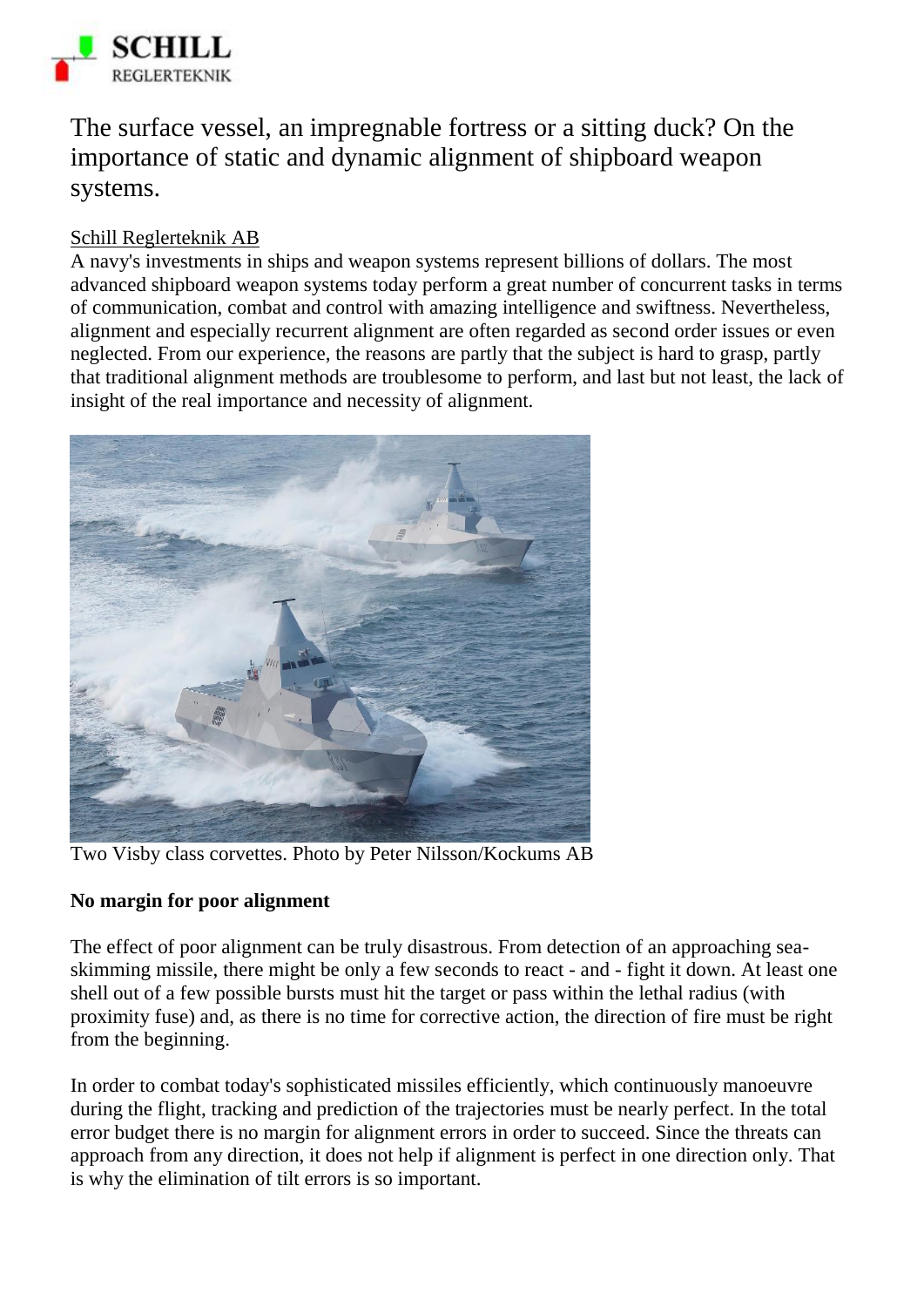

Today, there is absolutely no excuse to be careless about alignment of the most critical parts of the weapon system i.e. the fire control directors, the ship's gyro and the guns. State-of-the-art alignment systems perform the measurements simpler and faster than ever before. The ship is afloat during measurements and there is a minimum of influence on the ship's routine. Certainly, to carry out alignment correctly still requires extensive knowledge of sensors, weapons, measurement technology and methods, but with the support provided by a modern alignment system it is significantly easier than before and the result is more accurate and reliable.

### **Why re-align a shipboard weapon system regularly?**

If the hull of the ship and the mounts of the sensors and weapons were stable over time, it would be satisfactory to perform complete alignment after installation of sensors and weapons once when the ship is new. However, in general it is not quite that simple.

### **Hull deformation**

The tolerance for misalignment between the fire control directors, the ship's gyro and the guns is very small and even if all naval ships are designed to sustain severe shocks, high impacts and loads, and minor damages, significant deformations can evolve over time. There are many different environmental factors to consider. Slamming, especially for small and slender ships, is one factor. Gun firing at low elevations, vibration from engines and shafts, whipping from own depth charges, temperature and replenishment cycles are some other. As a result, local plastic deformation may occur due to induction of stress or due to relaxation of stress in welding and bolted connections.

#### **How to detect malfunctions of the weapon system**

Apart from hull deformation over time, the most important reason to perform alignment regularly is that possible malfunctions of transducers, electronics, servos etc might occur without detection or display of any error message. If so, the weapon system will not perform, as it should. What can you do about it? By carrying out static and dynamic alignment in a systematic way, you will not only minimise the alignment errors but also verify the most critical functions of the weapon system. During this work, an accurate and versatile alignment system can reveal and identify serious failures or malfunctions of the weapon system.

#### **Alignment intervals**

Consequently, all navies should consider re-aligning at least the artillery systems (composed of fire control directors, ship's gyros and guns) annually and after replacement of sensors/weapons, major repairs and modification of fire control software.

For ships, staying away from the home base during longer periods, it is advantageous to be able to check-up of the director-gyro-gun system whenever desired without calling in the alignment specialists. For this purpose, there are easy-to-use alignment systems including gun cameras, which install in a few seconds. This type of equipment, today available in the market, enables quick trouble-shooting and verification of artillery systems in a way, which was not possible previously.